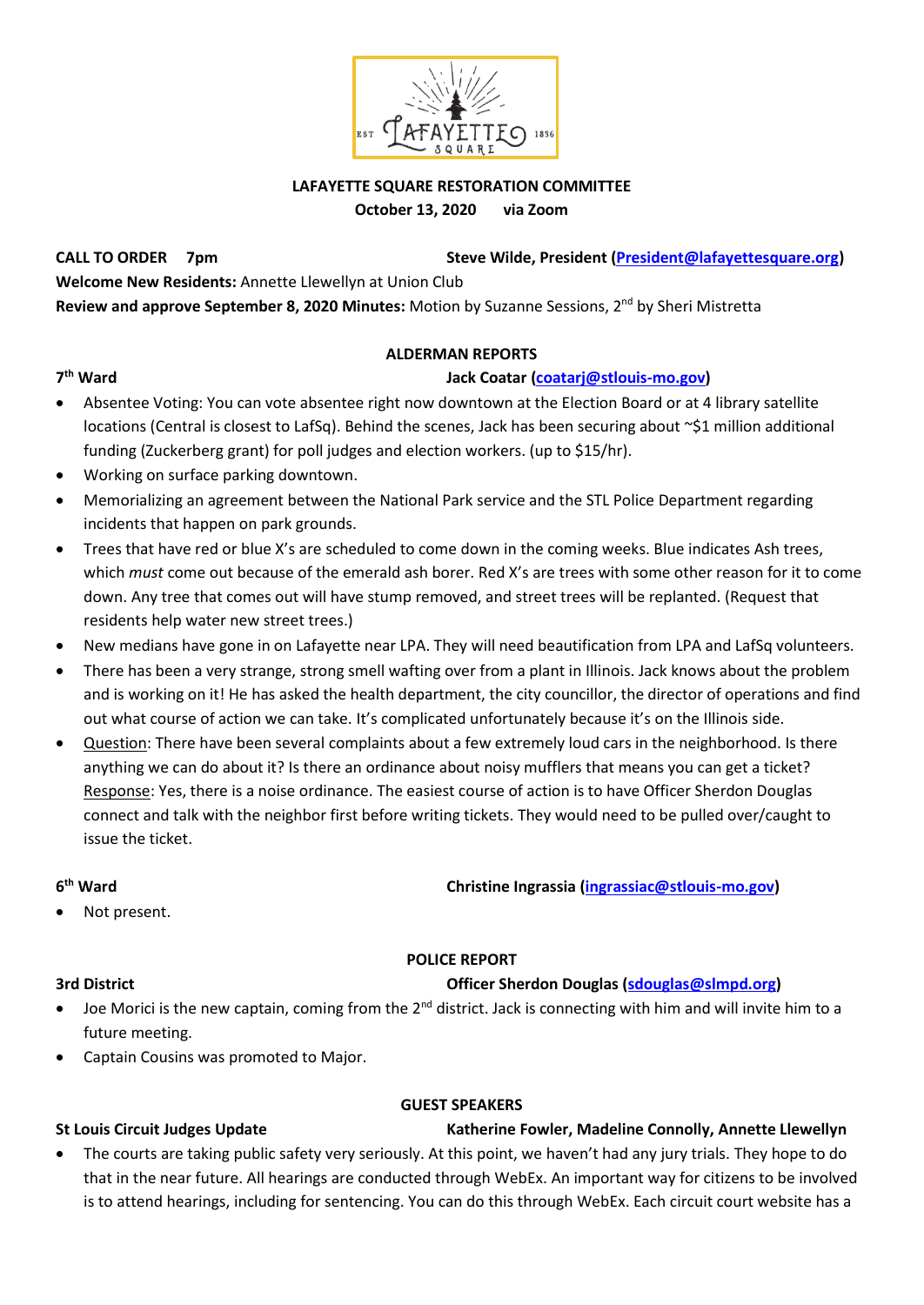link for the virtual courtroom. If you're not sure of when a hearing is or which court, feel free to contact the judges.

- Regarding Judicial Retention Elections…some judges are appointed but then have to get a majority of the vote to stay in their position. Judges do not campaign for their jobs and do their best to stay apolitical. There is a commission that evaluates judges up for retention. They survey lawyers who have appeared in front of the judges; lawyers give reviews. The Commission considers those reviews and other documentation and then gives their full evaluation and recommendations. *All three judges mentioned here have been recommended.*
- Annette and Madeline are in the family courts. These have also been all virtual since March via WebEx.
- Question: How is that we can't get under control the issue of cars having no plates, out of date plates, stolen plates, etc.? Response: The judges share the sentiment. The police CAN issue ticket for people with expired plates. (The judges present here are state judges, and this issue would be handled by municipal judges.)

### **Prop R/Early Childhood Measure Lindsey Noblot**

- Lindsey directs advocacy for Southside Early Childhood Center.
- Yes on R is to raise money for early childhood in the neediest area. I twill be on the ballot for STL City. It was already passed by the Board of Alderman. It is largely led by a grassroots coalition of black women who are early childhood providers.
- The measure increases property tax rate by 6 cents—up to 25 centsper \$100 of home value from the current rate of 19 cents—resulting in an estimated \$2.3 million annual investment in early childhood education.
- Website:: [https://yesonproprstlcity.com](https://yesonproprstlcity.com/) Facebook: <https://www.facebook.com/YesonRSTLCity>

# **NEW AND ON-GOING BUSINESS**

## **LSRC Board Elections/Approve Slate Kim Peterson**

- People have stepped up to fill all 16 positions on the board.
- **Motion** to elect the slate of candidates: Kim Peterson; 2<sup>nd</sup>: Bethany Budde → MOTION PASSES FOR THE NEW **BOARD.**

### **House Tour Update Jill Peckinpaugh/Suzanne Sessions**

- We're not going to conduct an actual house tour this December. We will start filming in December for a virtual tour *next year—in 2021.* We need to take baby steps to get there. The LSRC will be hosting a Light Up the Square on December 5 or December 12 (date TBD). The event is designed to meet several priorities:
	- o Maintain the tradition of hosting a major event in LafSq in December
	- o Bring people of the neighborhood and surrounding communities together with fun, family-focused events
	- o Support neighborhood liveability by supporting businesses
	- $\circ$  Through video and pictures, capture the vitality of the neighborhood, to be used with the 2021 production…we will be videotaping everything this year
	- o Collaborate with other LafSq groups
	- $\circ$  Raise funds to support the many projects vital to the ongoing success of the square
- Events may include:
	- o coordinate neighborhood effort to light homes on day of event to support drone video graphic for production
	- o Decorating of fountain square and tree lighting
	- o Coordinated restaurant themed menu items
	- o Socially distanced Santa
	- o Pet parade
	- o Pop-up events—i.e. cookie exchanges
	- o Raffle
	- o Music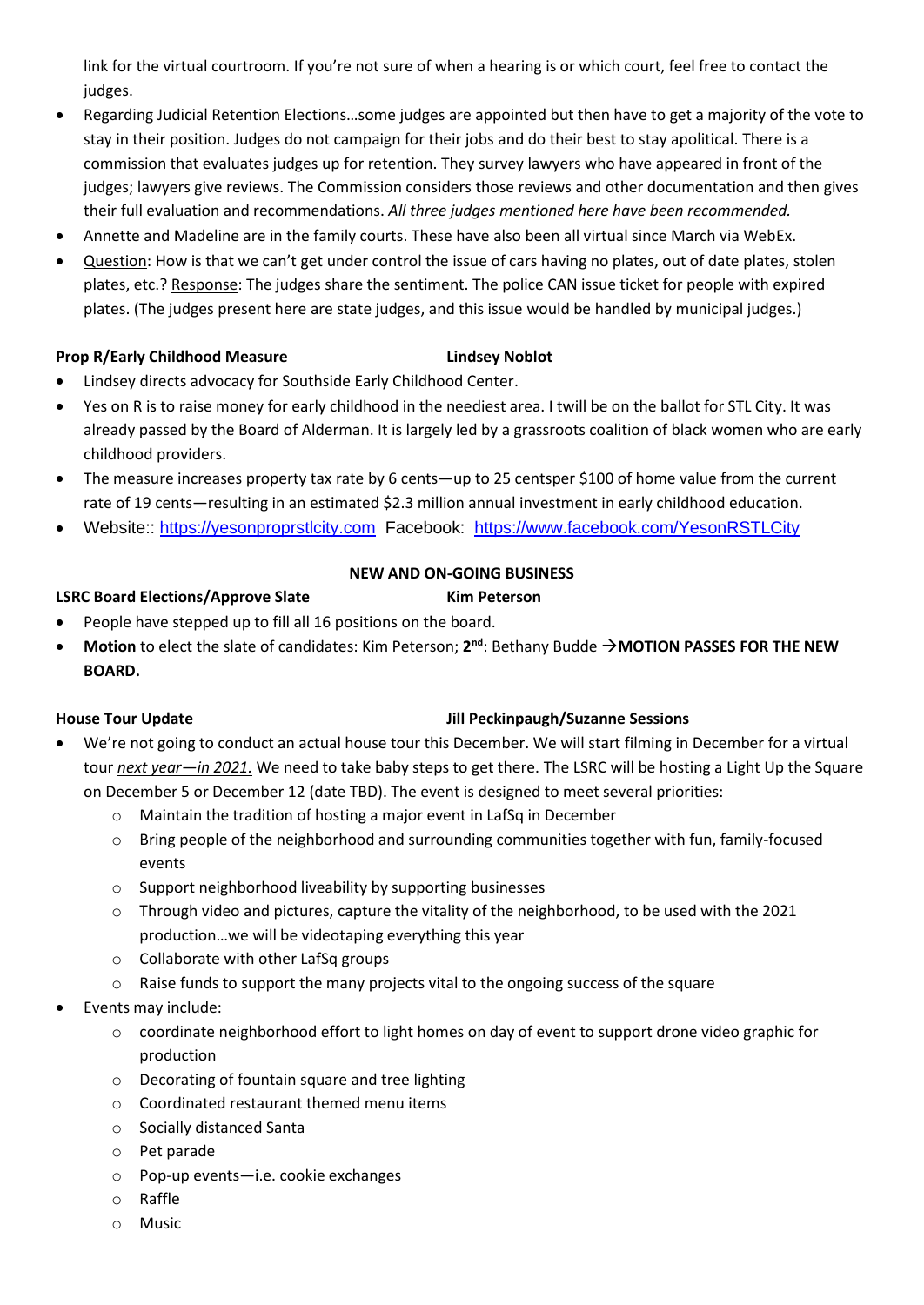- o Sponsorships for the event
- o In need of volunteers to work on these various committees
- From Suzanne—We will need lots of donations for a great virtual auction in 2021. This is an opportunity for different homes to be featured, homes that don't have a back door or owners that don't want all the traffic going through their home but are delighted to be on a virtual tour.
- This could start a really nice annual tradition for lighting up the square! We need everyone to buy in to putting the candles in their windows. Need block captains and neighbors to help get the word out.

### **Strategic Plan Update Linda Weiner**

- After 3 years of meetings and planning, the strategic plan is launching!
- The team is seeking input *BY OCTOBER 16*. Team has been meeting every few weeks and producing information for the community online, seeking re-energized enthusiasm and feedback. [https://lafayettesquare.org/community/lafayette-square-restoration-committee/the-lafayette-square-strategic](https://lafayettesquare.org/community/lafayette-square-restoration-committee/the-lafayette-square-strategic-plan/)[plan/](https://lafayettesquare.org/community/lafayette-square-restoration-committee/the-lafayette-square-strategic-plan/)
- Will have a Virtual Launch on Sunday, November 15 from 3-5pm. The launch will introduce people from various organizations and find out more about how we move forward.
- Question: Could you share the different implementation committee topics? Response: That committee will decide which goals and objectives to work on. The committee is formed by all the organizations, including the business community, the Arts Council, the LPC, as well as renters/owners, new and veteran residents, etc. Trying to get a diverse group to decide on what goals to work on.

### **COMMITTEE REPORTS**

### **Treasurer's Report Clark Affholder (treasurer@lafayettesquare.org)**

## • Clark not present.

# **Lafayette Sq Business Association (LSBA) <b>Bethany Budde**

- 11 businesses have decided to donate toward the security shifts 3 nights per week through the end of the year; these funds will come from the businesses not from LSRC coffers.
- The businesses will discuss their contributions to Light Up The Square—donating, working on raffle, coordinating plaza lighting and Santa.
- LSBA dues invoices have been sent out. Typically those would have gone out earlier but gave a reprieve this year due to COVID.
- There have been numerous instances of panhandling throughout the business district.
- **Development** Suzanne Sessions/Phil Lamcyzk **Suzanne Sessions/Phil Lamcyzk**
- Construction of infrastructure on LaSalle and the  $1<sup>st</sup> 128$ -unit apartment building (that faces the new section of LaSalle) will begin in a few weeks. This infrastructure is the backbone for all the utilities for the whole site. Grading can begin after that. On the Hickory site between Hickory and Praxair site, a new retaining wall needs to be built.
- Question: Is there any progress on the Hickory townhomes? Response: There is a lot of interest in the townhomes on Hickory, but builders were waiting to see progress on Praxair. With that getting started, hopefully there will be new interest.
- Preservation Board has delayed for a month approving the revised standards for "infill" in the historic standards.
- 2001 Park Ave (Mayo Ketchup)—still trying to get the rest of the design (the brackets) completed that was presented to the Development Committee. The building looks great, but the committee would like to see it completed the way it was presented.
- The restaurants are having a difficult time with takeout orders. Square One has asked specifically, but it would apply to multiple businesses. They are asking for temporary wooden structures with awnings to protect people inside and outside during the winter.

### **Beautification Linda Weiner [\(linderweiner@gmail.com\)](mailto:linderweiner@gmail.com)**